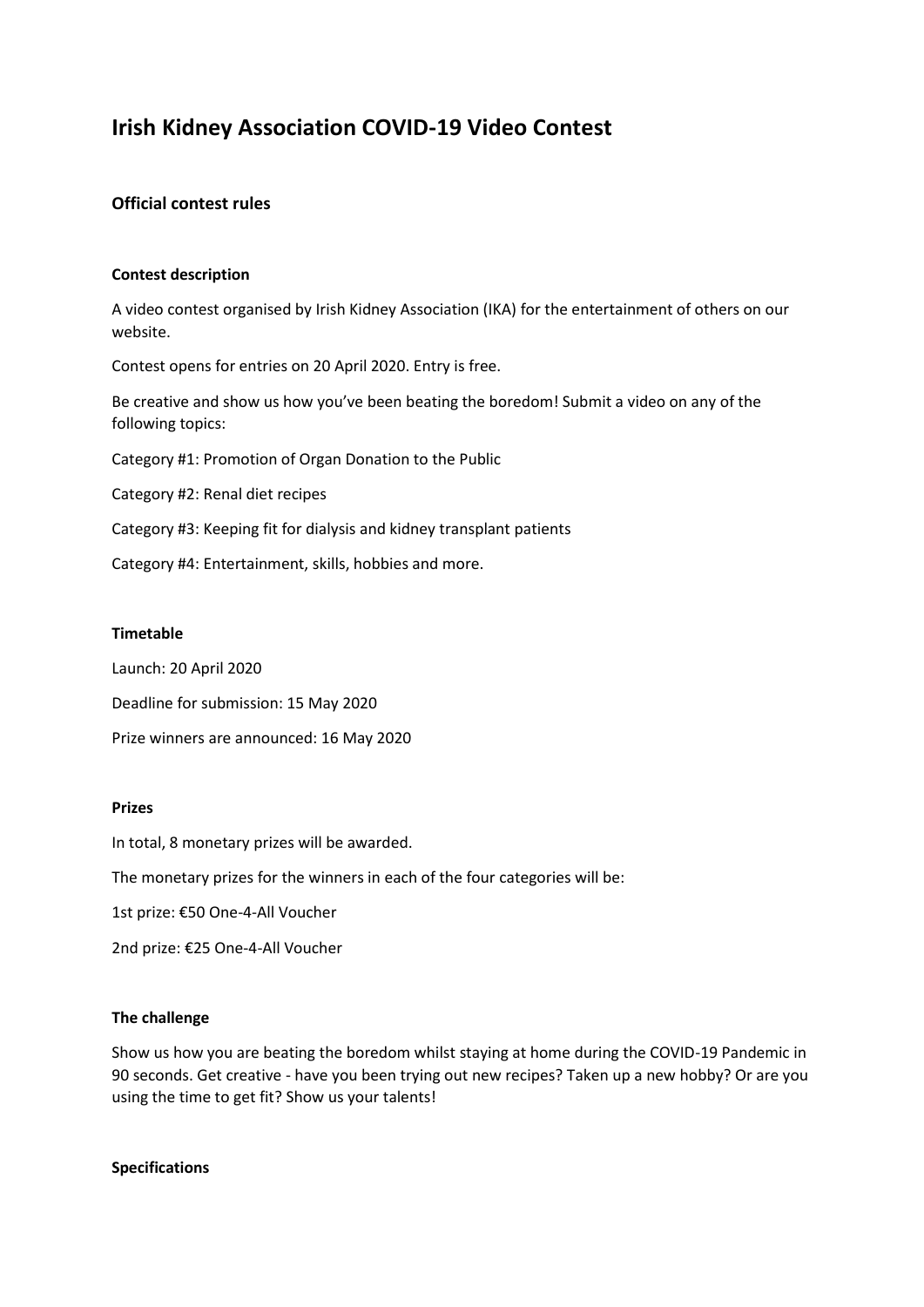1. The video must not exceed 90 seconds in length. Any submitted entry of a longer length will not be considered.

2. The video should not have any inappropriate content, language or imagery (no violence, racist comments, pornographic or personal attacks on people or organisations, etc.).

4. The video can be in any format (e.g. animation, documentary, music video, etc) and you can choose from various possibilities, for instance a video with no dialogue, video using simple verbal expressions, video using a multi-lingual dialogue; a video with voiceover, film using subtitling, and other.

## **Eligibility criteria**

On the closing date for video entries, you must fulfil all the following conditions:

- 1. You must be resident in Ireland.
- 2. You must be over 18 years of age.
- 3. You must be on dialysis, a kidney transplant patient or a member of the IKA.

## **Winner selection for the monetary prizes**

The videos will be judged, by an evaluation committee appointed by the IKA. Winners will be announced on the IKA Facebook page and website on Friday 1 May 2020 and will also be contacted separately.

## **Entry**

To enter the contest, you must submit your video t[o robyn@ika.ie](mailto:robyn@ika.ie) by the closing date, including your name and contact email address or phone number.

By entering this competition, you confirm that you are eligible to participate and that you accept all the following terms and conditions:

## **Terms and conditions**

1. You must supply contact details, and comply with all rules to be eligible for the prize(s). No responsibility is accepted for ineligible entries or entries made fraudulently.

2. As submissions are received, the IKA will check all entries for eligibility and suitability of content before posting.

3. The IKA does not accept any responsibility for late or lost entries. Proof of sending/ submission is not proof of receipt.

4. The Jury's decision is final in every situation.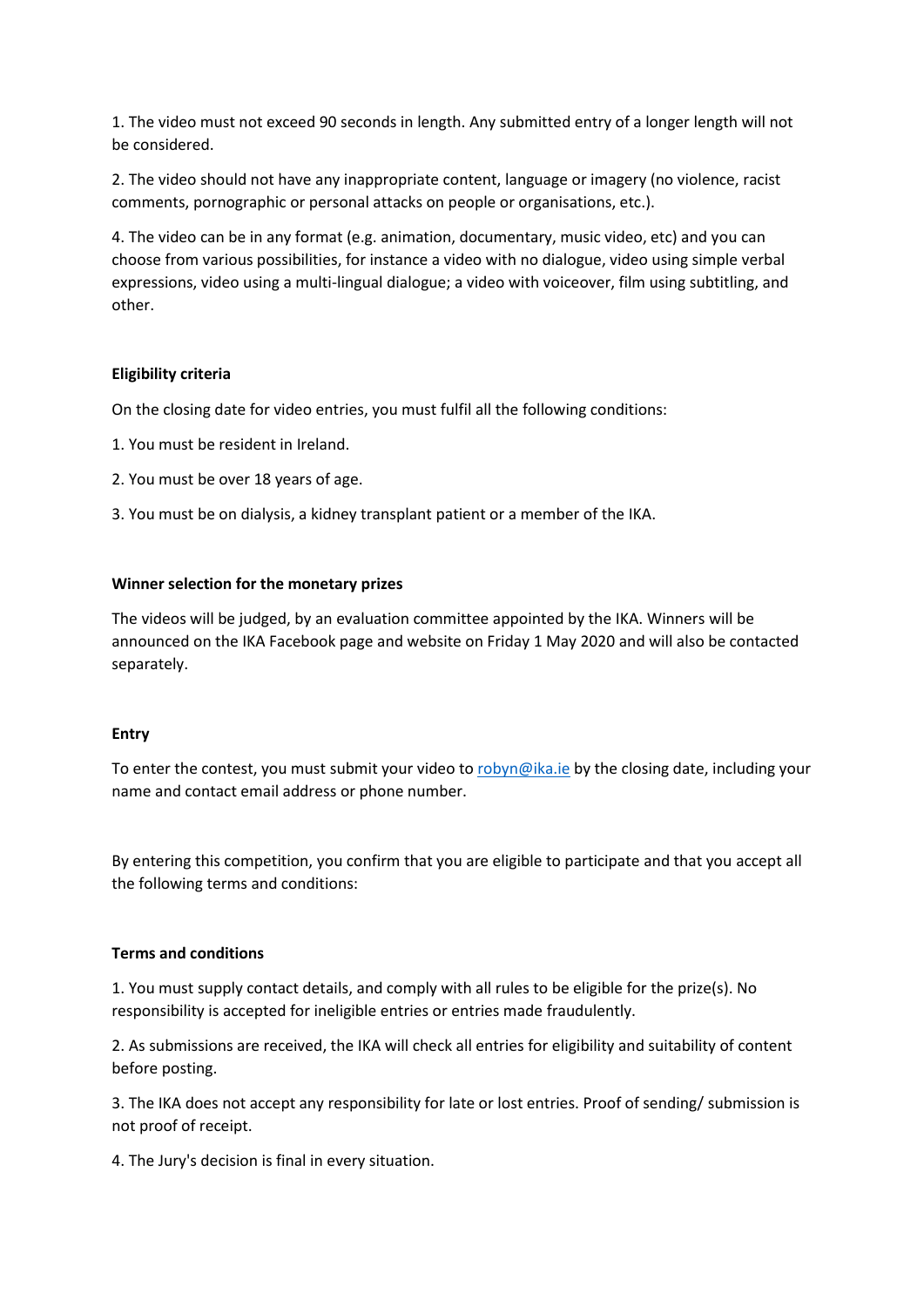5. If a winning entrant is unable to be contacted after reasonable attempts have been made to do so, the IKA reserves the right to offer the prize to the next best entry.

6. Any attempt by a participant to influence the result or subvert the contest will lead to immediate disqualification.

7. The IKA reserves the right to modify or cancel the contest or any of the arrangements, schedules, plans or other items directly or indirectly related to the competition, at any time and for any reason if deemed necessary in its opinion.

8. You waive all claims against the IKA, its personnel and agents arising out of any oral or written publication or republication of any statement made in connection with the present contest, your person or your video entry.

9. You agree to indemnify and hold the IKA, its personnel and agents, harmless from any third party claims for loss, damage, prejudice, liability or expense suffered as a result of or in any manner in connection with your video entry, any other of your acts or omissions or any information which you provided.

10. Participants declare that the work submitted is an original work and does not infringe any third party's rights such as copyrights, patents, trademarks, trade secrets including musical composition or performance rights, video rights or image rights.

11. Furthermore, all visible participants in the video have acknowledged the present terms and conditions and consented to the video being displayed and broadcasted publicly. In case minors are visible, their parents must have acknowledged the present terms and conditions and agreed to their children appearing in the video.

12. Authors grant the contest organiser the IKA a non-exclusive, free-of-charge, perpetual, worldwide licence to:

a. store, use and re-use the video, in whole or in part;

b. modify the video, including the right to translate and to alter the video, with the aim of integrating and incorporating it into any existing or future work of the Irish Kidney Association for promotional purposes, while indicating that the video has been altered;

c. distribute copies and cause the distribution of the video for promotional purposes;

d. display and broadcast the video publicly;

e. communicate the video to the public by any means including but not limited to telecommunication, by electronic publication, by press information services, by downloadable and non-downloadable files, by communication with computer terminals; by sending of messages and wire service, by electronic and nonelectronic publications; or by any other media of expression now known or later developed;

f. reproduce the video by any technical procedure into any physical medium – including metallic and paper media – or digital format, electronic or non-electronic;

g. integrate and incorporate the video into any existing or future work of the IKA for promotional purposes;